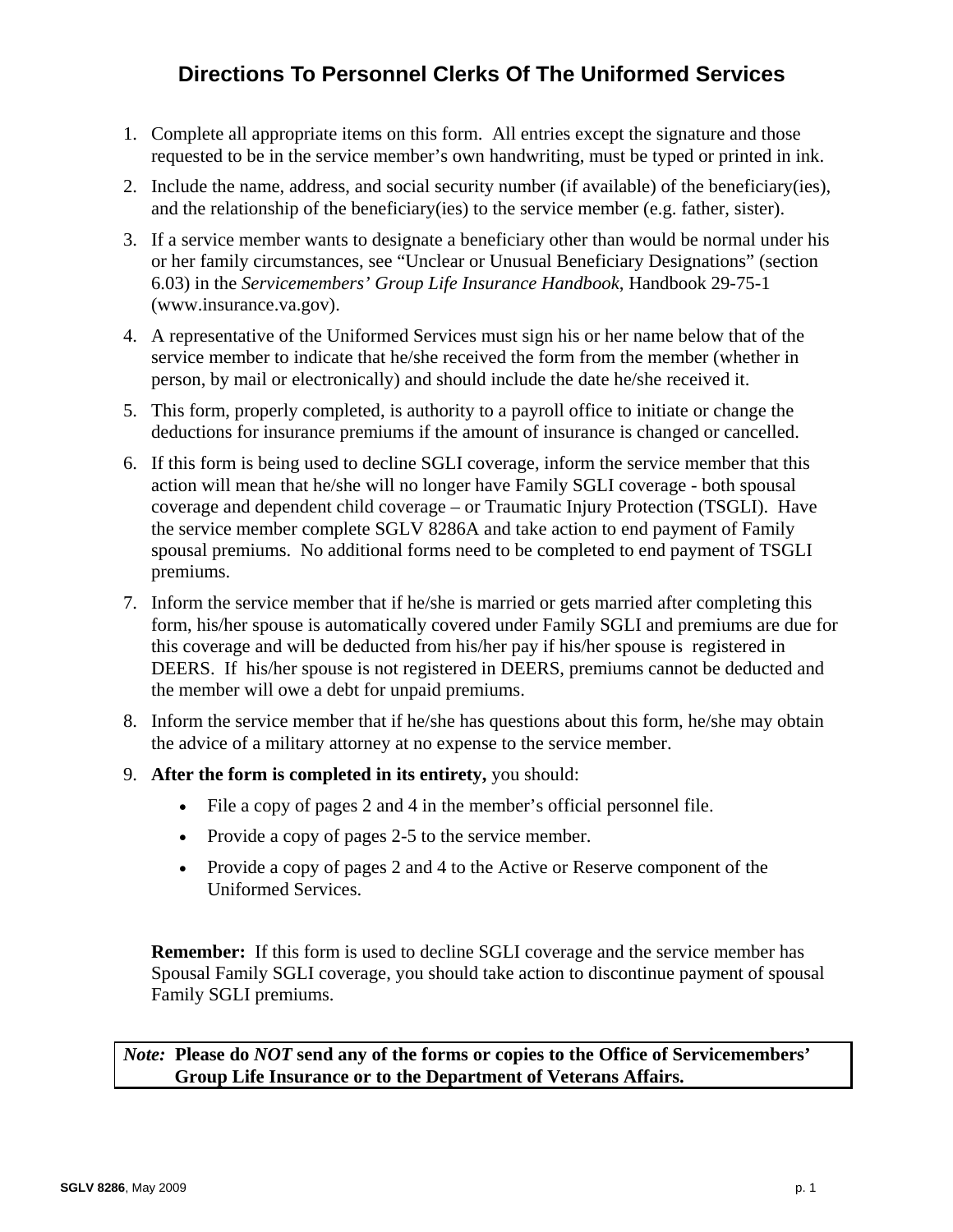|                                                                                                                                                                                                                                                                                                                                                                                                                                                                                                                         | <b>Print completed Form</b>                                                                                                                                                                                           | <b>Clear Form</b>                                                          |                                                                                                                                                                                                                                      | <b>Print Blank Form</b>                                                                                          |                                                                     |  |  |
|-------------------------------------------------------------------------------------------------------------------------------------------------------------------------------------------------------------------------------------------------------------------------------------------------------------------------------------------------------------------------------------------------------------------------------------------------------------------------------------------------------------------------|-----------------------------------------------------------------------------------------------------------------------------------------------------------------------------------------------------------------------|----------------------------------------------------------------------------|--------------------------------------------------------------------------------------------------------------------------------------------------------------------------------------------------------------------------------------|------------------------------------------------------------------------------------------------------------------|---------------------------------------------------------------------|--|--|
|                                                                                                                                                                                                                                                                                                                                                                                                                                                                                                                         |                                                                                                                                                                                                                       | Please read the instructions before completing this form.                  |                                                                                                                                                                                                                                      |                                                                                                                  |                                                                     |  |  |
| Servicemembers' Group Life Insurance Election and Certificate                                                                                                                                                                                                                                                                                                                                                                                                                                                           |                                                                                                                                                                                                                       |                                                                            |                                                                                                                                                                                                                                      |                                                                                                                  |                                                                     |  |  |
| Use this form to: (check all that apply)<br>Name or update your beneficiary<br>□<br>□<br>❏<br>Decline insurance coverage                                                                                                                                                                                                                                                                                                                                                                                                | <b>Important:</b> This form is for use by Active Duty and Reserve members. This form does<br>not apply to and cannot be used for any other Government Life Insurance.<br>Reduce the amount of your insurance coverage |                                                                            |                                                                                                                                                                                                                                      |                                                                                                                  |                                                                     |  |  |
| Last name<br>First name                                                                                                                                                                                                                                                                                                                                                                                                                                                                                                 | Middle name                                                                                                                                                                                                           | Rank, title or grade<br>Social Security Number                             |                                                                                                                                                                                                                                      |                                                                                                                  |                                                                     |  |  |
| Branch of Service (Do not<br>abbreviate)                                                                                                                                                                                                                                                                                                                                                                                                                                                                                | <b>Current Duty Location</b>                                                                                                                                                                                          |                                                                            |                                                                                                                                                                                                                                      |                                                                                                                  |                                                                     |  |  |
| <b>Amount of Insurance</b><br>By law, you are automatically insured for \$400,000. If you want \$400,000 of insurance, skip to Beneficiary(ies) and Payment Options. If<br>you want less than \$400,000 of insurance, please check the appropriate block below and write the amount desired and your initials.<br>Coverage is available in increments of \$50,000. If you do not want any insurance*, check the appropriate block below and write (in your<br>own handwriting), "I do not want insurance at this time." |                                                                                                                                                                                                                       |                                                                            |                                                                                                                                                                                                                                      |                                                                                                                  |                                                                     |  |  |
|                                                                                                                                                                                                                                                                                                                                                                                                                                                                                                                         |                                                                                                                                                                                                                       |                                                                            |                                                                                                                                                                                                                                      | Declining SGLI coverage also cancels all family coverage and traumatic injury protection under the SGLI program. |                                                                     |  |  |
| $\Box$<br>$\Box$                                                                                                                                                                                                                                                                                                                                                                                                                                                                                                        |                                                                                                                                                                                                                       | I want coverage in the amount of \$                                        | Your initials <b>William Street Street Street Street Street Street Street Street Street Street Street Street Street Street Street Street Street Street Street Street Street Street Street Street Street Street Street Street Str</b> |                                                                                                                  |                                                                     |  |  |
| (Write "I do not want Insurance at this time.")<br>*Note: Reduced or refused insurance can only be restored by completing form SGLV 8285 with proof of good health and compliance with other requirements. Reduced or refused<br>insurance will also affect the amount of Veterans' Group Life Insurance you can convert to upon separation from service.                                                                                                                                                               |                                                                                                                                                                                                                       |                                                                            |                                                                                                                                                                                                                                      |                                                                                                                  |                                                                     |  |  |
| <b>Beneficiary (ies) and Payment Options</b><br>I designate the following beneficiary(ies) to receive payment of my insurance proceeds. I understand that the principal beneficiary(ies) will receive payment<br>upon my death. If all principal beneficiaries predecease me, the insurance will be paid to the contingent beneficiary(ies).                                                                                                                                                                            |                                                                                                                                                                                                                       |                                                                            |                                                                                                                                                                                                                                      |                                                                                                                  |                                                                     |  |  |
| Complete Name (first, middle, last) and<br>Address of each beneficiary                                                                                                                                                                                                                                                                                                                                                                                                                                                  |                                                                                                                                                                                                                       | <b>Social Security</b><br>Number<br>(if known)                             | Relationship<br>to you                                                                                                                                                                                                               | Share to each<br>beneficiary<br>(Use %, \$ amounts or fractions)                                                 | <b>Payment Option</b><br>(Lump sum or 36 equal monthly<br>payments) |  |  |
| <b>Principal</b>                                                                                                                                                                                                                                                                                                                                                                                                                                                                                                        |                                                                                                                                                                                                                       |                                                                            |                                                                                                                                                                                                                                      |                                                                                                                  |                                                                     |  |  |
|                                                                                                                                                                                                                                                                                                                                                                                                                                                                                                                         |                                                                                                                                                                                                                       |                                                                            |                                                                                                                                                                                                                                      |                                                                                                                  |                                                                     |  |  |
| $\overline{2}$ .                                                                                                                                                                                                                                                                                                                                                                                                                                                                                                        |                                                                                                                                                                                                                       |                                                                            |                                                                                                                                                                                                                                      |                                                                                                                  |                                                                     |  |  |
| 3.                                                                                                                                                                                                                                                                                                                                                                                                                                                                                                                      |                                                                                                                                                                                                                       |                                                                            |                                                                                                                                                                                                                                      |                                                                                                                  |                                                                     |  |  |
| $\overline{4}$ .                                                                                                                                                                                                                                                                                                                                                                                                                                                                                                        |                                                                                                                                                                                                                       |                                                                            |                                                                                                                                                                                                                                      |                                                                                                                  |                                                                     |  |  |
| Additional Principals on page 4 (check if<br>applicable)                                                                                                                                                                                                                                                                                                                                                                                                                                                                |                                                                                                                                                                                                                       |                                                                            |                                                                                                                                                                                                                                      |                                                                                                                  |                                                                     |  |  |
| <b>Contingent</b>                                                                                                                                                                                                                                                                                                                                                                                                                                                                                                       |                                                                                                                                                                                                                       |                                                                            |                                                                                                                                                                                                                                      |                                                                                                                  |                                                                     |  |  |
|                                                                                                                                                                                                                                                                                                                                                                                                                                                                                                                         |                                                                                                                                                                                                                       |                                                                            |                                                                                                                                                                                                                                      |                                                                                                                  |                                                                     |  |  |
| $\overline{2}$ .                                                                                                                                                                                                                                                                                                                                                                                                                                                                                                        |                                                                                                                                                                                                                       |                                                                            |                                                                                                                                                                                                                                      |                                                                                                                  |                                                                     |  |  |
| 3.                                                                                                                                                                                                                                                                                                                                                                                                                                                                                                                      |                                                                                                                                                                                                                       |                                                                            |                                                                                                                                                                                                                                      |                                                                                                                  |                                                                     |  |  |
| 4.                                                                                                                                                                                                                                                                                                                                                                                                                                                                                                                      |                                                                                                                                                                                                                       |                                                                            |                                                                                                                                                                                                                                      |                                                                                                                  |                                                                     |  |  |
| □ Additional Contingents on page 4 (check if<br>applicable)                                                                                                                                                                                                                                                                                                                                                                                                                                                             |                                                                                                                                                                                                                       |                                                                            |                                                                                                                                                                                                                                      |                                                                                                                  |                                                                     |  |  |
|                                                                                                                                                                                                                                                                                                                                                                                                                                                                                                                         |                                                                                                                                                                                                                       |                                                                            |                                                                                                                                                                                                                                      |                                                                                                                  |                                                                     |  |  |
| I HAVE READ AND UNDERSTAND the instructions on pages 2 and 3 of this form. I ALSO UNDERSTAND that:<br>This form cancels any prior beneficiary or payment instructions.<br>$\bullet$                                                                                                                                                                                                                                                                                                                                     |                                                                                                                                                                                                                       |                                                                            |                                                                                                                                                                                                                                      |                                                                                                                  |                                                                     |  |  |
| The proceeds will be paid to beneficiaries as stated in #6 on page 3 of this form, unless otherwise stated above.<br>$\bullet$                                                                                                                                                                                                                                                                                                                                                                                          |                                                                                                                                                                                                                       |                                                                            |                                                                                                                                                                                                                                      |                                                                                                                  |                                                                     |  |  |
| If I have legal questions about this form, I may consult with a military attorney at no expense to me.<br>I cannot have combined SGLI and VGLI coverages at the same time for more than \$400,000.<br>$\bullet$                                                                                                                                                                                                                                                                                                         |                                                                                                                                                                                                                       |                                                                            |                                                                                                                                                                                                                                      |                                                                                                                  |                                                                     |  |  |
| If I am married or If I get married after completing this form, my spouse is automatically covered under Family SGLI for which premiums will be<br>deducted from my pay, unless I decline Family SGLI coverage by completing SGLV 8286A. For Family SGLI premium deductions, my spouse MUST<br>be registered in DEERS. Failure to do so will result in debts owed for unpaid premiums.                                                                                                                                  |                                                                                                                                                                                                                       |                                                                            |                                                                                                                                                                                                                                      |                                                                                                                  |                                                                     |  |  |
| <b>SIGN HERE IN INK</b><br>Date: <u>Date:</u>                                                                                                                                                                                                                                                                                                                                                                                                                                                                           |                                                                                                                                                                                                                       |                                                                            |                                                                                                                                                                                                                                      |                                                                                                                  |                                                                     |  |  |
| (Your signature. Do not print.)                                                                                                                                                                                                                                                                                                                                                                                                                                                                                         |                                                                                                                                                                                                                       |                                                                            |                                                                                                                                                                                                                                      |                                                                                                                  |                                                                     |  |  |
| <b>RECEIVED BY:</b>                                                                                                                                                                                                                                                                                                                                                                                                                                                                                                     | RANK, TITLE OR GRADE                                                                                                                                                                                                  | Do not write in space below. For official use only.<br><b>ORGANIZATION</b> |                                                                                                                                                                                                                                      | DATE RECEIVED                                                                                                    |                                                                     |  |  |
| <b>SGLV 8286, May 2009</b>                                                                                                                                                                                                                                                                                                                                                                                                                                                                                              |                                                                                                                                                                                                                       |                                                                            |                                                                                                                                                                                                                                      |                                                                                                                  | p. 2                                                                |  |  |
| <b>Print completed Form</b>                                                                                                                                                                                                                                                                                                                                                                                                                                                                                             |                                                                                                                                                                                                                       | <b>Clear Form</b>                                                          | <b>Print Blank Form</b>                                                                                                                                                                                                              | Copy 1 = Member's Official Personnel File<br>Copy 2 - To Member                                                  |                                                                     |  |  |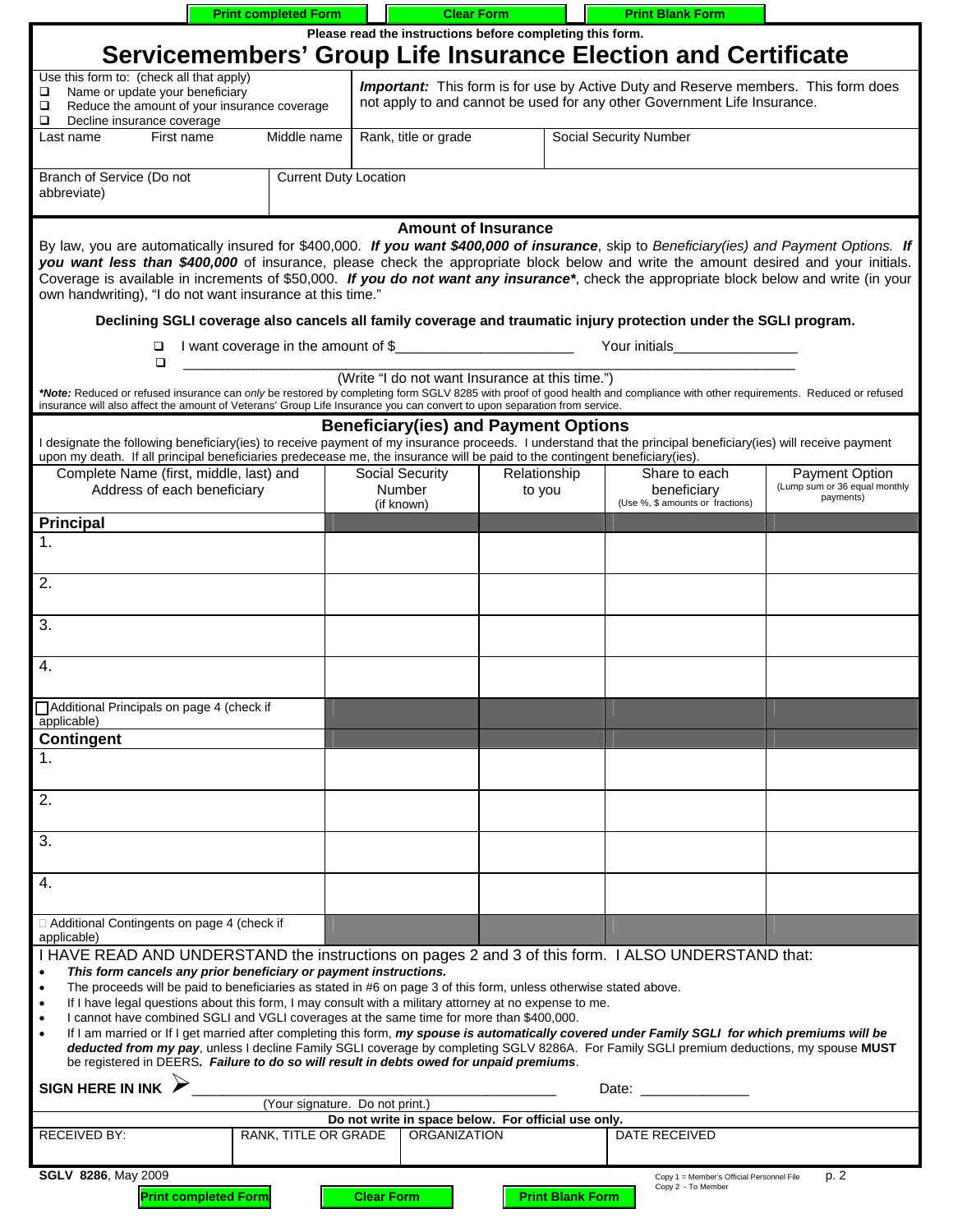# **Directions To Service Member**

#### **What You Should Know**

This insurance is granted under the Servicemembers' Group Life Insurance provisions of title 38, United States Code, and is subject to the provisions of that title and its amendments, and title 38 Code of Federal Regulations.

This form must be correctly completed, signed and received by your Uniformed Service before your death in order for this designation to be valid.

#### **Marriage and SGLI Coverage**

If you are married or you get married after completing this form, your spouse is automatically covered under Family SGLI and premiums will be deducted from your pay, unless you decline Family SGLI coverage by completing SGLV 8286A. You must register your spouse in DEERS for Family SGLI premiums to be deducted from your pay. If you do not register your spouse in DEERS, premiums cannot be deducted. This will result you owing a debt for back premiums.

#### **Periods of Coverage**

reservists who are assigned to a unit or position in which they may be required to perform active duty or active duty for training and each year will be scheduled to perform at least 12 periods of inactive duty training that is creditable for retirement purposes under Chapter 1223 of title 10, United States Code. SGLI coverage continues for 120 days following separation or release. You may convert your SGLI to Veterans' Group Life Insurance within 120 days of separation without proof of good health, or within one year and 120 days of separation with proof of good health by contacting the Office of Ser vicemembers' Group Life Insurance (see below). SGLI is in effect throughout the period of full-time active duty or active duty for training. Coverage is also in effect on a full-time basis for

**Instructions On Completing This Form** (Type or print in ink all items except where otherwise noted.)

#### **1. Naming Beneficiaries**

**a.** A new SGLV-8286 must be completed to change your beneficiary. You may name anyone as beneficiary without his/her consent. However, your spouse will be notified if you reduce coverage or name a beneficiary other than your spouse.

**b.** If the beneficiary is a married woman, use her given first and middle names. For example, use Mary Lisa Smith, instead of Mrs. John Smith.

c. A named beneficiary will **NOT** be changed automatically by any event occurring after you complete this form (e.g. marriage, divorce, etc.). Your beneficiary cannot be changed by, and is not affected by, any other documents such as a divorce decree or will.

d. If you want to name more than four principal or contingent beneficiaries, list the additional beneficiaries on the Beneficiary Continuation Form (page 5) and check the block under the principal or contingent blocks on page 2, indicating that you have done so. The Beneficiary Continuation Form (page 5) should then be attached to page 2 of the 8286.

**.** If you name minor children as beneficiaries, the insurance will be paid to the court-appointed guardian of the children's estat **e** e.

You can establish a trust for the benefit of the children and name the trust as beneficiary. A trust names a trustee of your choice to be legally **f.**  responsible for administering the insurance proceeds for the children. Naming a trust as a beneficiary on this form does **NOT** create a trust. Before naming a trust as beneficiary, you should consult a military attorney for assistance.

2. Social Security Number - Do not delay completing this form if you do not have a beneficiary's Social Security Number. The Social Security Number helps us to locate the beneficiary, but is not required.

**3. Shares to each Beneficiary** - If you name more than one beneficiary, the sum of the shares must equal 100% or the full dollar amount of your insurance.

| Example: | nother | <b>200,000</b>   | 50%       | $\sqrt{2}$ |
|----------|--------|------------------|-----------|------------|
|          | ather  | <b>200,000</b>   | 50%<br>or | or         |
|          | l'otal | <b>\$400,000</b> | .00%      |            |

**4. Payment Option -** You may choose whether you want the beneficiary to receive payment in one lump sum or in 36 equal monthly payments by writing "lump sum" or "36" in the column labeled Payment Option. If you choose 36 payments, the beneficiary cannot choose to receive a lump sum payment. If you want the beneficiary to have a choice at the time of payment, write "lump sum" or leave the block blank**.** 

#### **5. Provisions For Payment Of Insurance**

**a.** If you name more than one principal beneficiary and one or more predeceases you, the share(s) will be divided equally among the remaining principal beneficiaries, unless otherwise stated. If there are no surviving principal beneficiaries, the proceeds will be divided among the contingent beneficiaries.

**b.** If you do not name a beneficiary, or if there are no surviving beneficiaries, or if you indicate that payment should be made by law, the proceeds will be paid in the following order:

- 1. Widow or widower
- 2. Children in equal shares (the share of any deceased child will be distributed equally among the descendants of that child)
- 3. Parent(s) in equal shares or all to surviving parent
- 4. A duly appointed executor or administrator of your estate
- 5. Other next of kin

#### **W hat Your Beneficiaries Should Know**

U pon your death, the Casualty Assistance Office for your branch of service will assist your beneficiary in filing a claim for the insurance proceeds. These claims are submitted to the Office of Servicemembers' Group Life Insurance, 80 Livingston Avenue, Roseland, NJ 07068-1733. Your beneficiary may also call 1-800-419-1473 for claim information.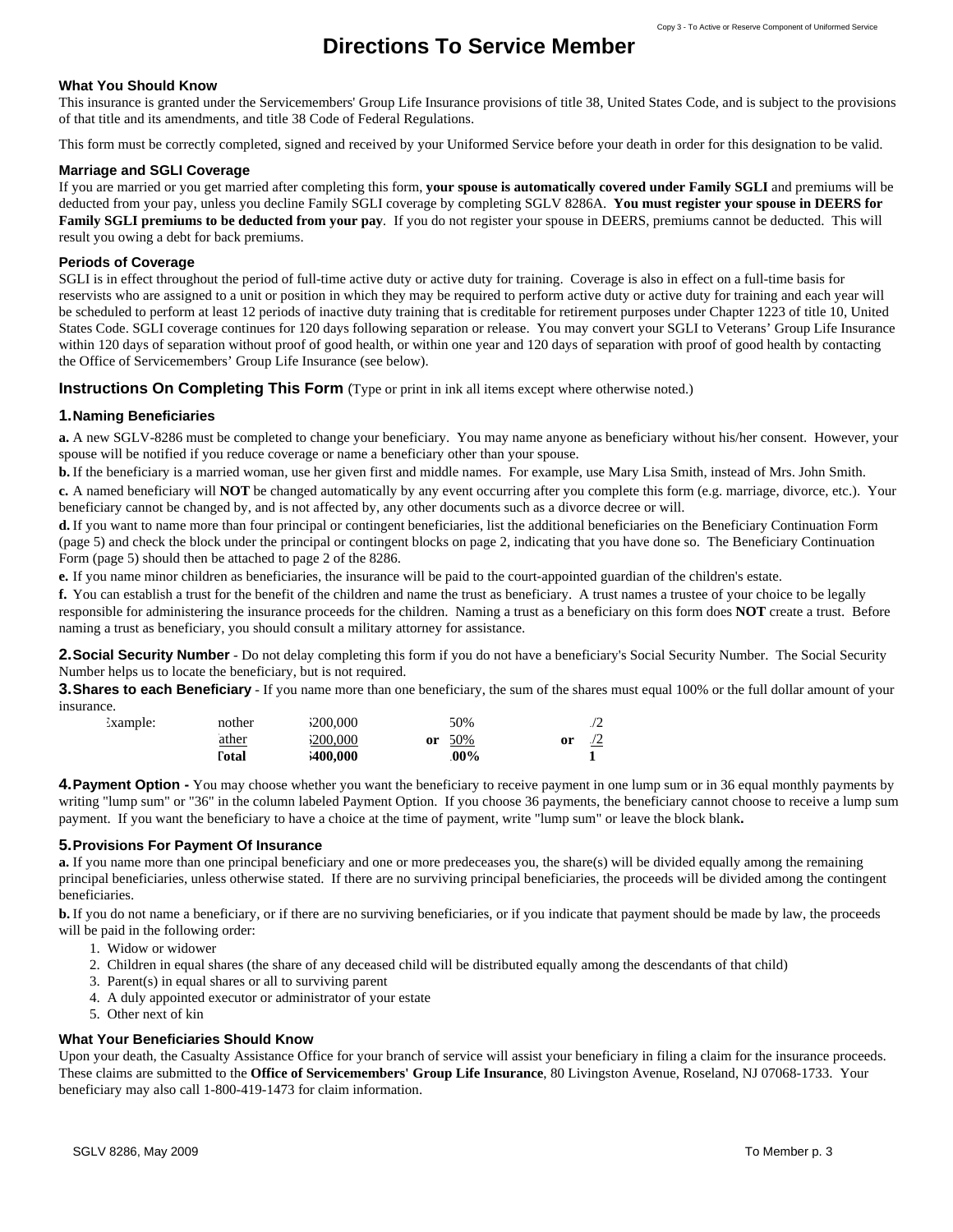|                                                                                                                                                                                                                                                                                                                                                                                         | <b>Print completed Form</b> |                                                              | <b>Clear Form</b>                                                        | Please read the instructions before completing this form. |                                                                     | <b>Print Blank Form</b>                   |                                                                        |  |
|-----------------------------------------------------------------------------------------------------------------------------------------------------------------------------------------------------------------------------------------------------------------------------------------------------------------------------------------------------------------------------------------|-----------------------------|--------------------------------------------------------------|--------------------------------------------------------------------------|-----------------------------------------------------------|---------------------------------------------------------------------|-------------------------------------------|------------------------------------------------------------------------|--|
| Servicemembers' Group Life Insurance Election and Certificate<br><b>Beneficiary Continuation</b>                                                                                                                                                                                                                                                                                        |                             |                                                              |                                                                          |                                                           |                                                                     |                                           |                                                                        |  |
| Instructions: This page is to be used ONLY when the service member wants to name more beneficiaries than the number of beneficiary spaces<br>provided on page 2. If this page is completed, it should be copied and distributed together with page 2 of this form.                                                                                                                      |                             |                                                              |                                                                          |                                                           |                                                                     |                                           |                                                                        |  |
| <b>Member Information</b>                                                                                                                                                                                                                                                                                                                                                               |                             |                                                              |                                                                          |                                                           |                                                                     |                                           |                                                                        |  |
| First name<br>Last name                                                                                                                                                                                                                                                                                                                                                                 | Middle name                 |                                                              | Rank, title or grade                                                     |                                                           | <b>Social Security Number</b>                                       |                                           |                                                                        |  |
|                                                                                                                                                                                                                                                                                                                                                                                         |                             |                                                              |                                                                          | <b>Beneficiary(ies) and Payment Options</b>               |                                                                     |                                           |                                                                        |  |
| In addition to the beneficiaries I have named on page 2 of this form (SGLV 8286), I also designate the following beneficiary(ies) to receive payment of my<br>insurance proceeds. I understand that the principal beneficiary(ies) will receive payment upon my death. If all principal beneficiaries predecease me, the<br>insurance will be paid to the contingent beneficiary (ies). |                             |                                                              |                                                                          |                                                           |                                                                     |                                           |                                                                        |  |
| Complete Name (first, middle, last) and<br>Address of each beneficiary                                                                                                                                                                                                                                                                                                                  |                             |                                                              | Social Security<br>Relationship<br><b>Number</b><br>to you<br>(if known) |                                                           | Share to each<br>beneficiary<br>(Use %, \$ amounts or<br>fractions) |                                           | <b>Payment Option</b><br>(Lump sum or 36<br>equal monthly<br>payments) |  |
| <b>Principal</b>                                                                                                                                                                                                                                                                                                                                                                        |                             |                                                              |                                                                          |                                                           |                                                                     |                                           |                                                                        |  |
| 5.                                                                                                                                                                                                                                                                                                                                                                                      |                             |                                                              |                                                                          |                                                           |                                                                     |                                           |                                                                        |  |
| 6.                                                                                                                                                                                                                                                                                                                                                                                      |                             |                                                              |                                                                          |                                                           |                                                                     |                                           |                                                                        |  |
| 7.                                                                                                                                                                                                                                                                                                                                                                                      |                             |                                                              |                                                                          |                                                           |                                                                     |                                           |                                                                        |  |
| 8.                                                                                                                                                                                                                                                                                                                                                                                      |                             |                                                              |                                                                          |                                                           |                                                                     |                                           |                                                                        |  |
| 9.                                                                                                                                                                                                                                                                                                                                                                                      |                             |                                                              |                                                                          |                                                           |                                                                     |                                           |                                                                        |  |
| 10.                                                                                                                                                                                                                                                                                                                                                                                     |                             |                                                              |                                                                          |                                                           |                                                                     |                                           |                                                                        |  |
| <b>Contingent</b>                                                                                                                                                                                                                                                                                                                                                                       |                             |                                                              |                                                                          |                                                           |                                                                     |                                           |                                                                        |  |
| 5.                                                                                                                                                                                                                                                                                                                                                                                      |                             |                                                              |                                                                          |                                                           |                                                                     |                                           |                                                                        |  |
| 6.                                                                                                                                                                                                                                                                                                                                                                                      |                             |                                                              |                                                                          |                                                           |                                                                     |                                           |                                                                        |  |
| 7.                                                                                                                                                                                                                                                                                                                                                                                      |                             |                                                              |                                                                          |                                                           |                                                                     |                                           |                                                                        |  |
| 8.                                                                                                                                                                                                                                                                                                                                                                                      |                             |                                                              |                                                                          |                                                           |                                                                     |                                           |                                                                        |  |
| 9.                                                                                                                                                                                                                                                                                                                                                                                      |                             |                                                              |                                                                          |                                                           |                                                                     |                                           |                                                                        |  |
| 10.                                                                                                                                                                                                                                                                                                                                                                                     |                             |                                                              |                                                                          |                                                           |                                                                     |                                           |                                                                        |  |
| I HAVE READ AND UNDERSTAND the instructions on pages 2 and 3 of this form. I ALSO UNDERSTAND that:                                                                                                                                                                                                                                                                                      |                             |                                                              |                                                                          |                                                           |                                                                     |                                           |                                                                        |  |
| This is a continuation of my beneficiary designation on page 2 of this form, Servicemembers' Group Life Insurance Election and Certificate.<br>The proceeds will be paid to beneficiaries as stated in #6 on page 3 of the SGLV-8286, unless otherwise stated above.                                                                                                                    |                             |                                                              |                                                                          |                                                           |                                                                     |                                           |                                                                        |  |
| SIGN HERE IN INK $\triangleright$<br>Date: the contract of the contract of the contract of the contract of the contract of the contract of the contract of the contract of the contract of the contract of the contract of the contract of the contract of the cont                                                                                                                     |                             |                                                              |                                                                          |                                                           |                                                                     |                                           |                                                                        |  |
|                                                                                                                                                                                                                                                                                                                                                                                         |                             | (Your signature. Do not print.)                              |                                                                          |                                                           |                                                                     |                                           |                                                                        |  |
|                                                                                                                                                                                                                                                                                                                                                                                         |                             | Do not write in space below. For official use only.          |                                                                          |                                                           |                                                                     |                                           |                                                                        |  |
| <b>RECEIVED BY:</b>                                                                                                                                                                                                                                                                                                                                                                     |                             | RANK, TITLE OR GRADE<br><b>ORGANIZATION</b><br>DATE RECEIVED |                                                                          |                                                           |                                                                     |                                           |                                                                        |  |
| <b>SGLV 8286, May 2009</b>                                                                                                                                                                                                                                                                                                                                                              |                             |                                                              |                                                                          |                                                           |                                                                     | Copy 1 - Member's Official Personnel File |                                                                        |  |

**Copy 2 - To Member Copy 2 - To Member** 

٦

**Print completed Form Clear Form Transform Print Blank Form** 

**Print completed Form Clear Form Clear Form Print Blank Form Copy** 3 - To Active or Reserve Component of

Uniformed Service